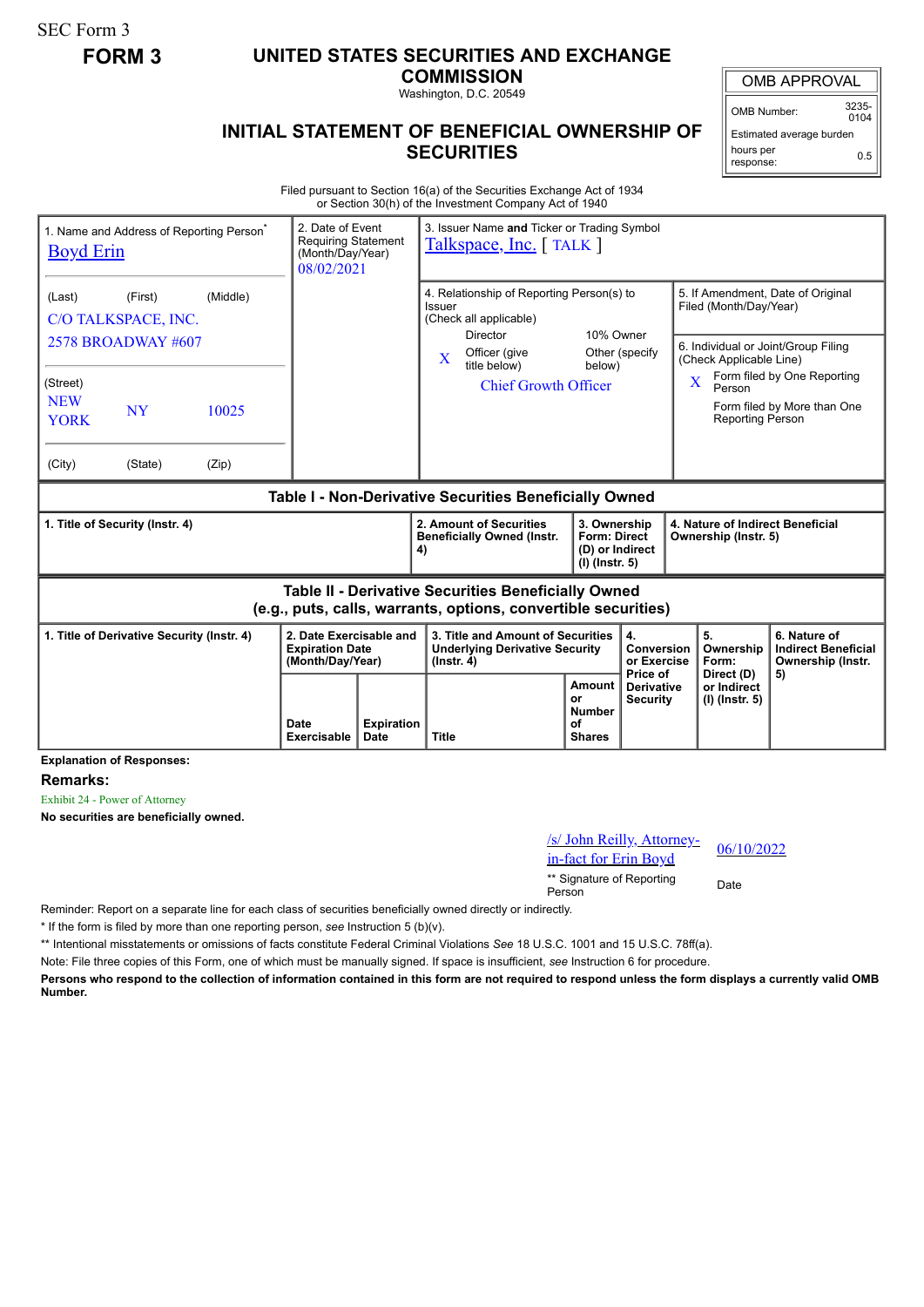## POWER OF ATTORNEY

 With respect to holdings of and transactions in securities issued by Talkspace, Inc. (the "Company"), the undersigned hereby constitutes and appoints the individuals named on Exhibit A attached hereto and as may be amended from time to time, or any of them signing singly, with full power of substitution and resubstitution, to act as the undersigned's true and lawful attorney-in-fact to:

- 1. prepare, execute in the undersigned's name and on the undersigned's behalf, and submit to the United States Securities and Exchange Commission (the "SEC") a Form ID, including amendments thereto, and any other documents necessary or appropriate to obtain and/or regenerate codes and passwords enabling the undersigned to make electronic filings with the SEC of reports required by Section 16(a) of the Securities Exchange Act of 1934, as amended, or any rule or regulation of the SEC;
- 2. execute for and on behalf of the undersigned, Forms 3, 4, and 5 in accordance with Section 16 of the Securities Exchange Act of 1934, as amended, and the rules thereunder;
- 3. do and perform any and all acts for and on behalf of the undersigned which may be necessary or desirable to complete and execute any such Form 3, 4, or 5, complete and execute any amendment or amendments thereto, and timely file such form with the SEC and any stock exchange or similar authority; and
- 4. take any other action of any type whatsoever in connection with the foregoing which, in the opinion of such attorney-in-fact, may be of benefit to, in the best interest of, or legally required by, the undersigned, it being understood that the documents executed by such attorney-in-fact on behalf of the undersigned pursuant to this Power of Attorney shall be in such form and shall contain such terms and conditions as such attorney-in-fact may approve in such attorney-in facts discretion.

 The undersigned hereby grants to each such attorney-in-fact full power and authority to do and perform any and every act and thing whatsoever requisite, necessary, or proper to be done in the exercise of any of the rights and powers herein granted, as fully to all intents and purposes as the undersigned might or could do if personally present, with full power of substitution and resubstitution or revocation, hereby ratifying and confirming all that such attorney-in-fact, or such attorneys-in-fact substitute or substitutes, shall lawfully do or cause to be done by virtue of this Power of Attorney and the rights and powers herein granted.

 The undersigned acknowledges that the foregoing attorneys-in-fact, in serving in such capacity at the request of the undersigned, are not assuming, nor is any Company assuming, any of the undersigned's responsibilities to comply with Section 16 of the Securities Exchange Act of 1934, as amended.

 This Power of Attorney shall remain in full force and effect until the undersigned is no longer required to file Forms 3, 4, and 5 with respect to the undersigned's holdings of and transactions in securities issued by the Company, unless earlier revoked by the undersigned in a signed writing delivered to the foregoing attorneys-in-fact.

 IN WITNESS WHEREOF, the undersigned has caused this Power of Attorney to be executed as of this 6th day of June, 2022.

 Signature: /s/ Erin Boyd ------------- Print Name: Erin Boyd